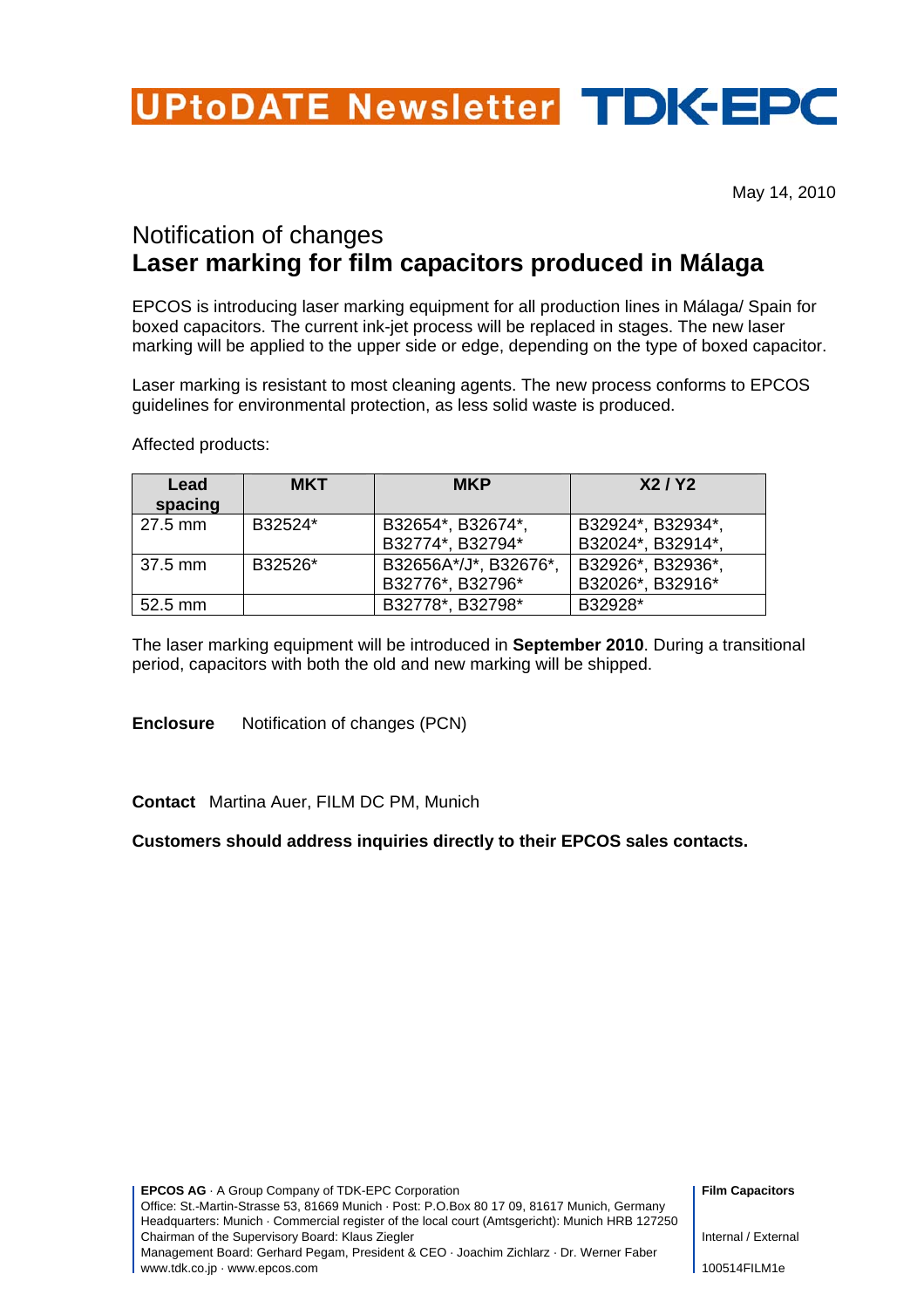

## **Product / Process Change Notification Produkt-/ Prozess-Änderungsmitteilung**

| 1. ID No. / ID-Nr.: FILM 6000118<br>2. Date of announcement / Datum der Ankündigung: May 14, 2010                                                                                                                                                                                                                                                                                                                                                            |                                                                                                                                                                                  |                                                                                   |                                             |  |  |  |
|--------------------------------------------------------------------------------------------------------------------------------------------------------------------------------------------------------------------------------------------------------------------------------------------------------------------------------------------------------------------------------------------------------------------------------------------------------------|----------------------------------------------------------------------------------------------------------------------------------------------------------------------------------|-----------------------------------------------------------------------------------|---------------------------------------------|--|--|--|
| 3. Type $/$<br>Produktgruppe:                                                                                                                                                                                                                                                                                                                                                                                                                                | Old ordering code /<br>Alte Bestell-Nr.:                                                                                                                                         | New ordering code /<br><b>Neue Bestell-Nr.:</b>                                   | Customer part number /<br>Kundensachnummer: |  |  |  |
| Boxed MKT and MKP<br>capacitors produced in<br>Málaga/Spain /<br>Gebecherte MKT- und<br>MKP-Kondensatoren<br>aus Málaga/ Spanien                                                                                                                                                                                                                                                                                                                             | B32524*, B32526*<br>B32654*, B32656A*/J*<br>B32674*, B32676*<br>B32774*, B32776*,<br>B32778*<br>B32794*, B32796*,<br>B32798*<br>B32924*, B32926*,<br>B32928*<br>B32934*, B32936* | Ordering codes remain<br>unchanged /<br>Die Bestellnummern<br>bleiben unverändert |                                             |  |  |  |
|                                                                                                                                                                                                                                                                                                                                                                                                                                                              | B32024*, B32026*                                                                                                                                                                 |                                                                                   |                                             |  |  |  |
|                                                                                                                                                                                                                                                                                                                                                                                                                                                              | B32914*, B32916*                                                                                                                                                                 |                                                                                   |                                             |  |  |  |
| 4. Description of change / Beschreibung der Änderung:<br>EPCOS EPCOS is introducing laser marking equipment for all production lines in Málaga/ Spain for boxed<br>capacitors. The current ink-jet process will be replaced in stages. The new laser marking will be applied to<br>the upper side or edge, depending on the type of boxed capacitor.<br>Laser marking is resistant to most cleaning agents. The new process conforms to EPCOS guidelines for |                                                                                                                                                                                  |                                                                                   |                                             |  |  |  |
| environmental protection, as less solid waste is produced. /<br>EPCOS führt in Málaga auf allen Fertigungslinien für gebecherte Kondensatoren ein lasergestütztes<br>Bestempelungssystem ein. Das derzeitig noch verwendete Tintenstrahlverfahren wird damit schrittweise<br>ersetzt. Die neue Markierung wird je nach Bechertyp auf der Oberseite oder an der Seitenfläche<br>aufgebracht.                                                                  |                                                                                                                                                                                  |                                                                                   |                                             |  |  |  |
| Die Laserbeschriftung ist gegen die meisten Waschmittel resistent. Das neue Verfahren erfüllt die<br>EPCOS-Rahmenrichtlinie für Umweltschutz, da weniger feste Abfallstoffe anfallen.                                                                                                                                                                                                                                                                        |                                                                                                                                                                                  |                                                                                   |                                             |  |  |  |
| 5. Effect on the product or for customers (quality, specification, lead time) /<br>Auswirkung auf das Produkt oder für den Kunden (Qualität, Spezifikation, Lieferzeiten):                                                                                                                                                                                                                                                                                   |                                                                                                                                                                                  |                                                                                   |                                             |  |  |  |
| There is no influence in function, quality, reliability or processability. /                                                                                                                                                                                                                                                                                                                                                                                 |                                                                                                                                                                                  |                                                                                   |                                             |  |  |  |
| Keine Auswirkung auf Funktion, Qualität, Zuverlässigkeit oder Verarbeitbarkeit.                                                                                                                                                                                                                                                                                                                                                                              |                                                                                                                                                                                  |                                                                                   |                                             |  |  |  |
| 6. Quality assurance measures / Maßnahmen zur Qualitätssicherung:                                                                                                                                                                                                                                                                                                                                                                                            |                                                                                                                                                                                  |                                                                                   |                                             |  |  |  |
| All current quality standards for the marking process will be updated for the new laser marking: FMEA,<br>control plan, SPC and Cpk. /                                                                                                                                                                                                                                                                                                                       |                                                                                                                                                                                  |                                                                                   |                                             |  |  |  |
| Alle aktuellen Qualitätsstandards für den Bestempelungsprozess werden auf die Lasertechnik aktualisiert:<br>FMEA, Kontrollplan, SPC, Cpk.                                                                                                                                                                                                                                                                                                                    |                                                                                                                                                                                  |                                                                                   |                                             |  |  |  |

**7. Scheduled date of introduction / Geplante Einführung:** September 1, 2010 .